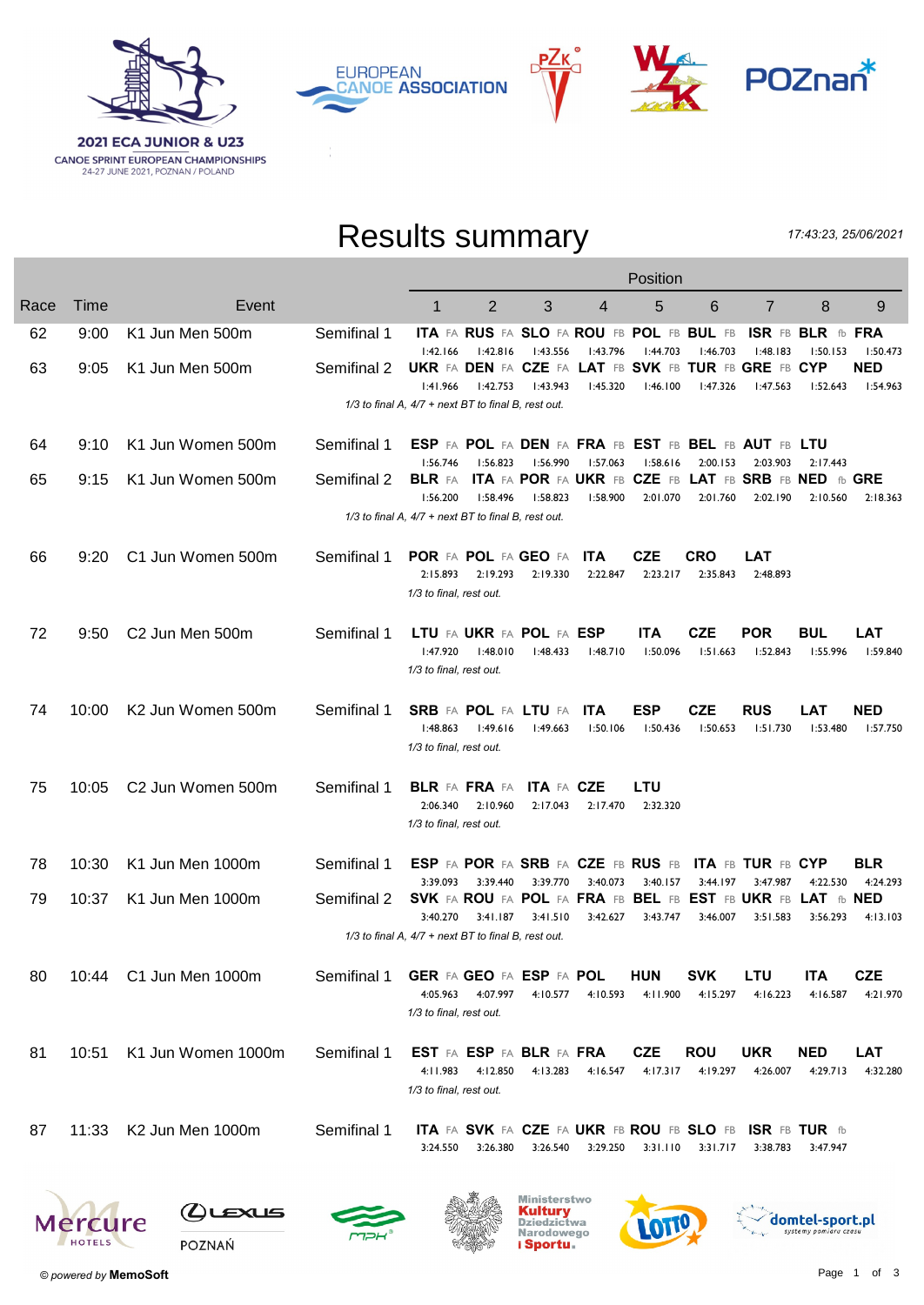

**EUROPEAN CANOE ASSOCIATION** 



## Results summary

P∠k

17:43:23, 25/06/2021

|      |       |                   |                                                            | Position                                                        |                                                                                 |                               |                  |                                |                                                     |                        |                        |                        |
|------|-------|-------------------|------------------------------------------------------------|-----------------------------------------------------------------|---------------------------------------------------------------------------------|-------------------------------|------------------|--------------------------------|-----------------------------------------------------|------------------------|------------------------|------------------------|
| Race | Time  | Event             |                                                            | 1                                                               | $\overline{2}$                                                                  | 3                             | 4                | 5                              | 6                                                   | $\overline{7}$         | 8                      | 9                      |
| 88   | 11:40 | K2 Jun Men 1000m  | Semifinal 2                                                | 3:25.837<br>1/3 to final A, 4/7 + next BT to final B, rest out. | BLR FA LTU FA POL FA DEN FB LAT FB BUL FB FRA FB<br>3:28.497                    | 3:29.903                      | 3:32.683         | 3:33.713                       | 3:34.193                                            | 3:36.853               |                        |                        |
| 89   | 11:47 | C2 Jun Men 1000m  | Semifinal 1                                                | 3:48.430<br>1/3 to final, rest out.                             | ESP FA UKR FA<br>3:49.630                                                       | <b>ITA FA GER</b><br>3:50.273 | 3:50.280         | <b>POR</b><br>3:52.760         | <b>BUL</b><br>4:01.680                              | <b>SVK</b><br>4:11.107 | <b>FRA</b><br>4:14.973 | <b>LAT</b><br>4:18.077 |
| 93   | 14:30 | K4 Jun Women 500m | Semifinal 1                                                | 1:38.826<br>1/3 to final, rest out.                             | ESP FA DEN FA<br>1:39.010                                                       | <b>ITA FA POL</b><br>l:40.196 | l:40.583         | <b>CZE</b><br>1:41.500         | <b>ROU</b><br>1:42.153                              | <b>LAT</b><br>1:42.433 | <b>FRA</b><br>1:42.833 | <b>BUL</b><br>l:44.130 |
| 95   | 14:40 | K4 Jun Men 500m   | Semifinal 1                                                | 1:25.913<br>1/3 to final, rest out.                             | <b>UKR FA SVK FA BLR FA CZE</b><br>1:27.280                                     | 1:27.333                      | 1:27.420         | <b>FRA</b><br>1:28.006         | <b>ITA</b><br>1:28.193                              | <b>SRB</b><br>1:30.140 | <b>BUL</b><br>1:30.453 | LTU<br>1:31.286        |
| 97   | 15:30 | C1 Jun Women 200m | Heat 1                                                     |                                                                 | <b>ESP FA BLR FA CZE FA ITA SF CRO SF FRA SF LAT SF</b>                         |                               |                  |                                |                                                     |                        |                        |                        |
| 98   | 15:35 | C1 Jun Women 200m | Heat 2                                                     | 49.830<br>48.353                                                | 51.430<br>RUS FA HUN FA GER FA UKR SF GEO SF POR SF POL SF                      | 52.543<br>49.156              | 52.910<br>49.333 | 53.530                         | 54.040                                              | 1:04.786               |                        |                        |
|      |       |                   | 1/3 direct to final, 4/7 + next BT to semifinal, rest out. |                                                                 | 48.490                                                                          |                               |                  | 49.413                         | 49.980                                              | 52.693                 |                        |                        |
| 99   | 15:40 | C1 Jun Men 200m   | Heat 1                                                     |                                                                 | <b>RUS</b> FA GEO FA ITA FA UKR SF ROU SF POL SF MDA SF GER sf                  |                               |                  |                                |                                                     |                        |                        |                        |
| 100  | 15:45 | C1 Jun Men 200m   | Heat 2                                                     | 41.460                                                          | 41.890<br>BLR FA BUL FA ESP FA CZE SF SVK SF LAT SF HUN SF FRA                  | 42.560                        | 42.733           | 43.186                         | 43.416                                              | 43.786                 | 44.120                 |                        |
|      |       |                   | 1/3 direct to final, 4/7 + next BT to semifinal, rest out. | 41.106                                                          | 42.353                                                                          | 42.690                        | 43.316           | 43.836                         | 44.073                                              | 44.373                 | 44.790                 |                        |
| 101  | 15:50 | K1 Jun Women 200m | Heat 1                                                     |                                                                 | HUN FA ESP SF SRB SF ITA SF POL SF LAT SF EST SF                                |                               |                  |                                |                                                     |                        |                        |                        |
| 102  | 15:55 | K1 Jun Women 200m | Heat 2                                                     | 42.140                                                          | 43.700<br>RUS FA UKR SF GER SF DEN SF LTU SF AUT SF GRE SF                      | 43.866                        | 44.296           | 44.713                         | 45.770                                              | 48.053                 |                        |                        |
| 103  | 16:00 | K1 Jun Women 200m | Heat 3                                                     | 41.430<br>42.680                                                | 41.596<br><b>BLR FA SVK SF FRA SF POR SF CZE SF BUL SF NED SF</b><br>43.046     | 42.966                        | 43.243           | 43.676<br>43.113 44.613 45.813 | 44.800<br>47.113                                    | 46.230                 |                        |                        |
|      |       |                   |                                                            | 1st to final A, 2/7 to semifinal, rest out.                     |                                                                                 |                               |                  |                                |                                                     |                        |                        |                        |
| 104  | 16:05 | K1 Jun Men 200m   | Heat 1                                                     |                                                                 | <b>RUS</b> FA HUN SF GRE SF GER SF ESP SF BLR SF AZE SF LAT                     |                               |                  |                                |                                                     |                        |                        | <b>ISR</b>             |
| 105  | 16:10 | K1 Jun Men 200m   | Heat 2                                                     | 36.106<br>36.110                                                | 36.183<br><b>UKR FA POR SF POL SF DEN SF SVK SF LTU SF CYP SF MKD</b><br>36.730 | 36.363<br>37.706              | 37.003<br>38.166 | 37.353<br>38.420               | 38.046<br>38.796                                    | 38.266<br>39.743       | 40.073<br>40.013       | 41.433                 |
| 106  | 16:15 | K1 Jun Men 200m   | Heat 3                                                     | FRA FA<br>36.463                                                | 36.566                                                                          | 37.653                        | 38.003           | 38.373                         | ITA SF SRB SF SLO SF BUL SF TUR SF CZE SF<br>38.536 | 38.750                 |                        |                        |
|      |       |                   |                                                            |                                                                 |                                                                                 |                               |                  |                                |                                                     |                        |                        |                        |

1st to final A, 2/7 to semifinal, rest out.